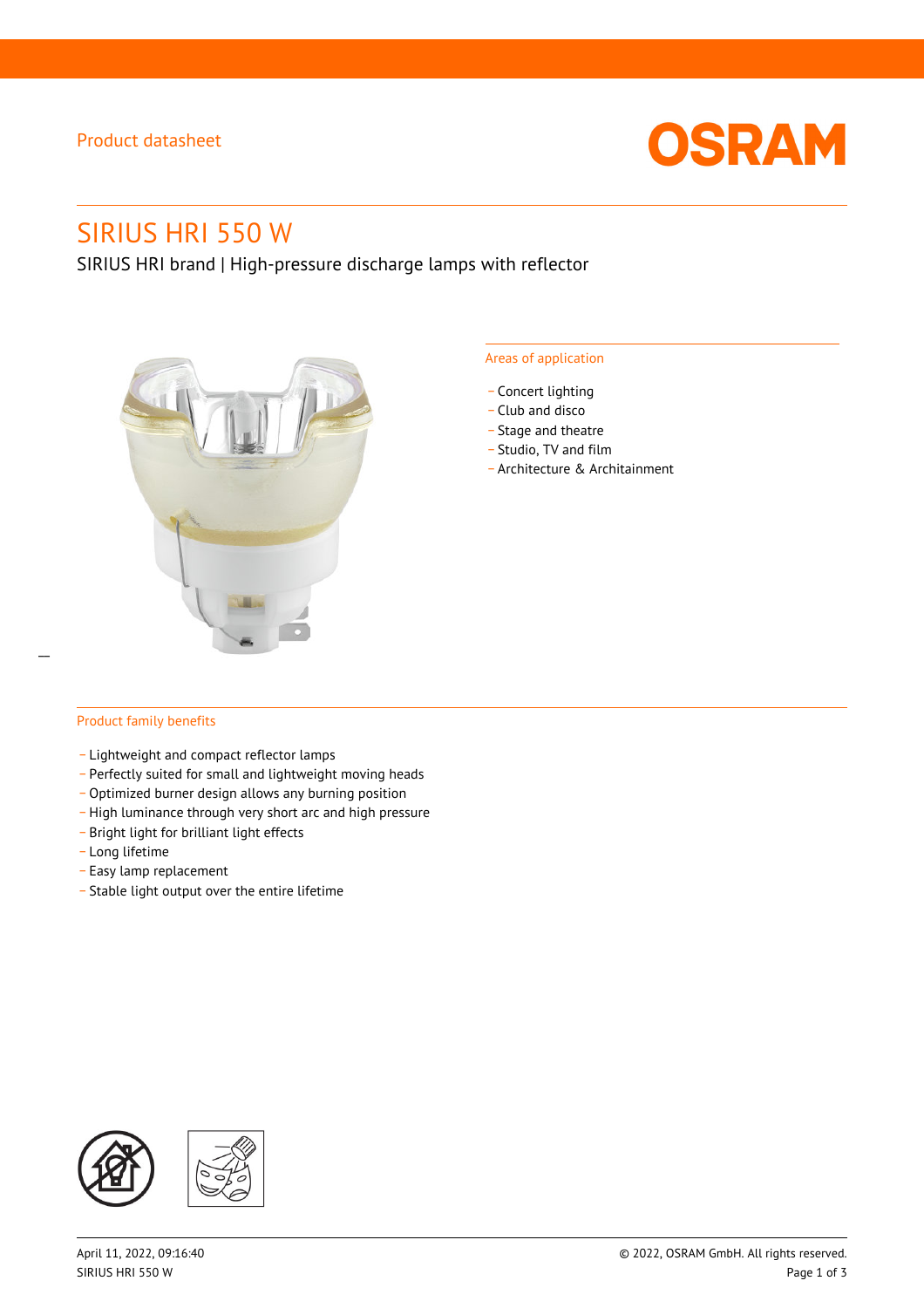## Product datasheet

## Technical data

## **Electrical data**

| Nominal wattage        | 550.00 W |
|------------------------|----------|
| <b>Nominal current</b> | 6.1A     |
| Nominal voltage        | 90.0 V   |

## **Photometrical data**

| <b>Nominal luminous flux</b> | 28000 lm |
|------------------------------|----------|
| Color temperature            | 7000 K   |
| Color rendering index Ra     | 75       |

## **Dimensions & weight**

| <b>Diameter</b> | $60.0$ mm         |
|-----------------|-------------------|
| Length          | $67.0 \text{ mm}$ |
| Arc length      | $1.5$ mm          |

## **Lifespan**

Γ

| Lifespan | 1500 h |
|----------|--------|

#### **Environmental information**  $\overline{a}$

| Information according Art. 33 of EU Regulation (EC) 1907/2006 (REACh) |                               |  |  |
|-----------------------------------------------------------------------|-------------------------------|--|--|
| Date of Declaration                                                   | 07-04-2022                    |  |  |
| <b>Primary Article Identifier</b>                                     | 4062172008761   4062172078122 |  |  |
| Declaration No. in SCIP database                                      | In work                       |  |  |